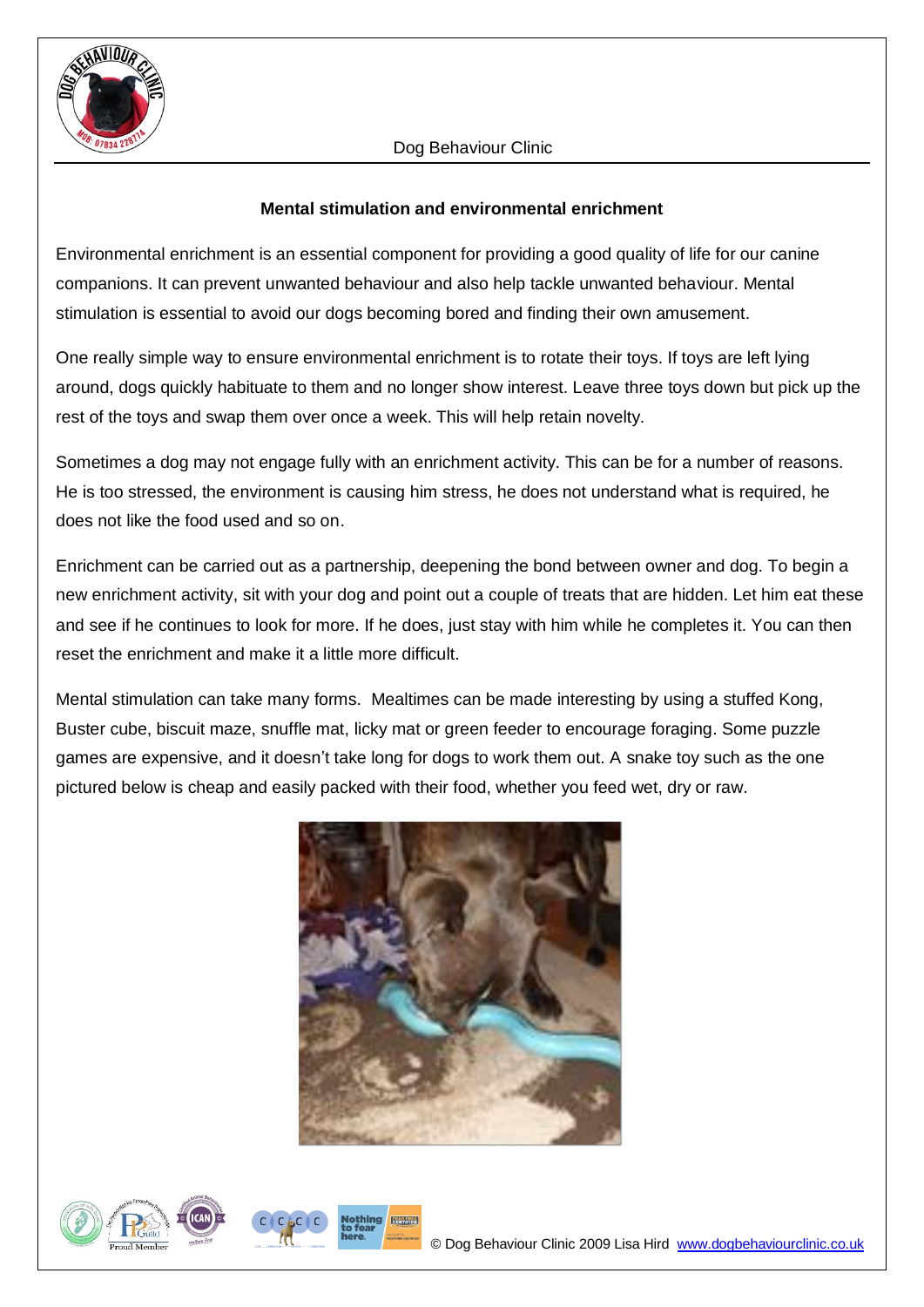

A dog's ability to smell and interpret the smells depends on a complicated chemical sensing system. Dogs have around 250 million scent receptors in the nose. Humans have only five million. A large proportion of a dog's brain is devoted to scent. The nose is the fastest route information can get to the brain. Dogs simply love to use their nose and not only that, doing so tires them out just as much, if not more, than physical exercise.



A muffin tray can be loaded with treats and covered with tennis balls, so that the balls need to be pushed or picked up in order to access the treats.



Lay out an old towel on the floor. Drop a couple of food treats and cover them with a quarter length of the towel. Drop a couple more treats and fold over again. Make it really simple to begin with while he gets to know the game. Dogs will often show very little interest if the food we are using is not interesting and if the game is too difficult. If your dog is not interested, try making the game easier to begin with.

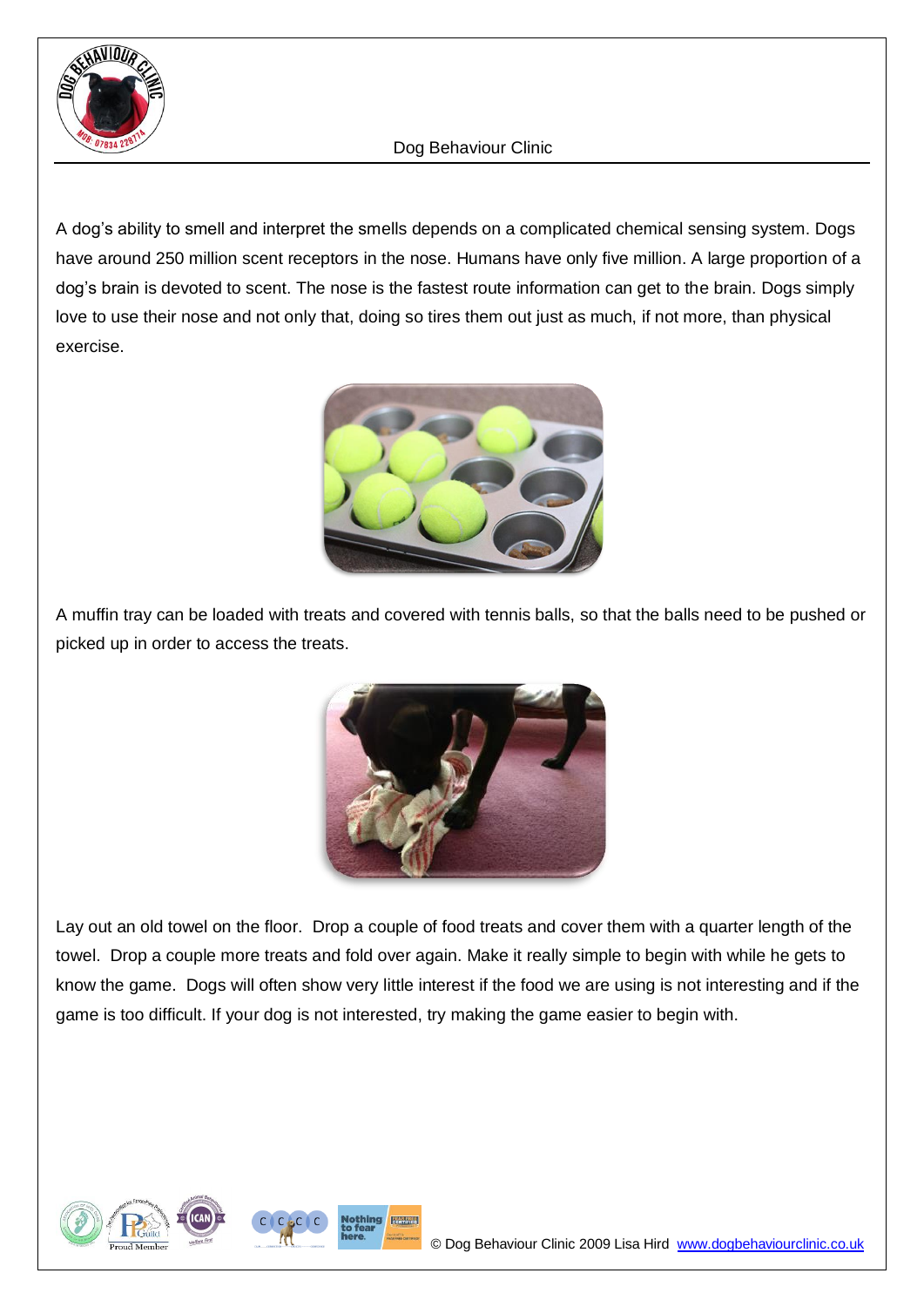



A drawer organiser for cutlery loaded with treats, covered by toys or empty plastic bottles etc

Treats or even toys hidden around the garden on top of flowerpots or behind them etc. Cheap items of clothing from a charity shop can really get them sniffing! Making the garden interesting and full of surprises helps reduce barking at noises or fence running.



Sprinkling small amounts of grated food (the smellier the better) will encourage calm sniffing and exploration. This helps reduce stress and anxiety and is incredibly mentally tiring too.



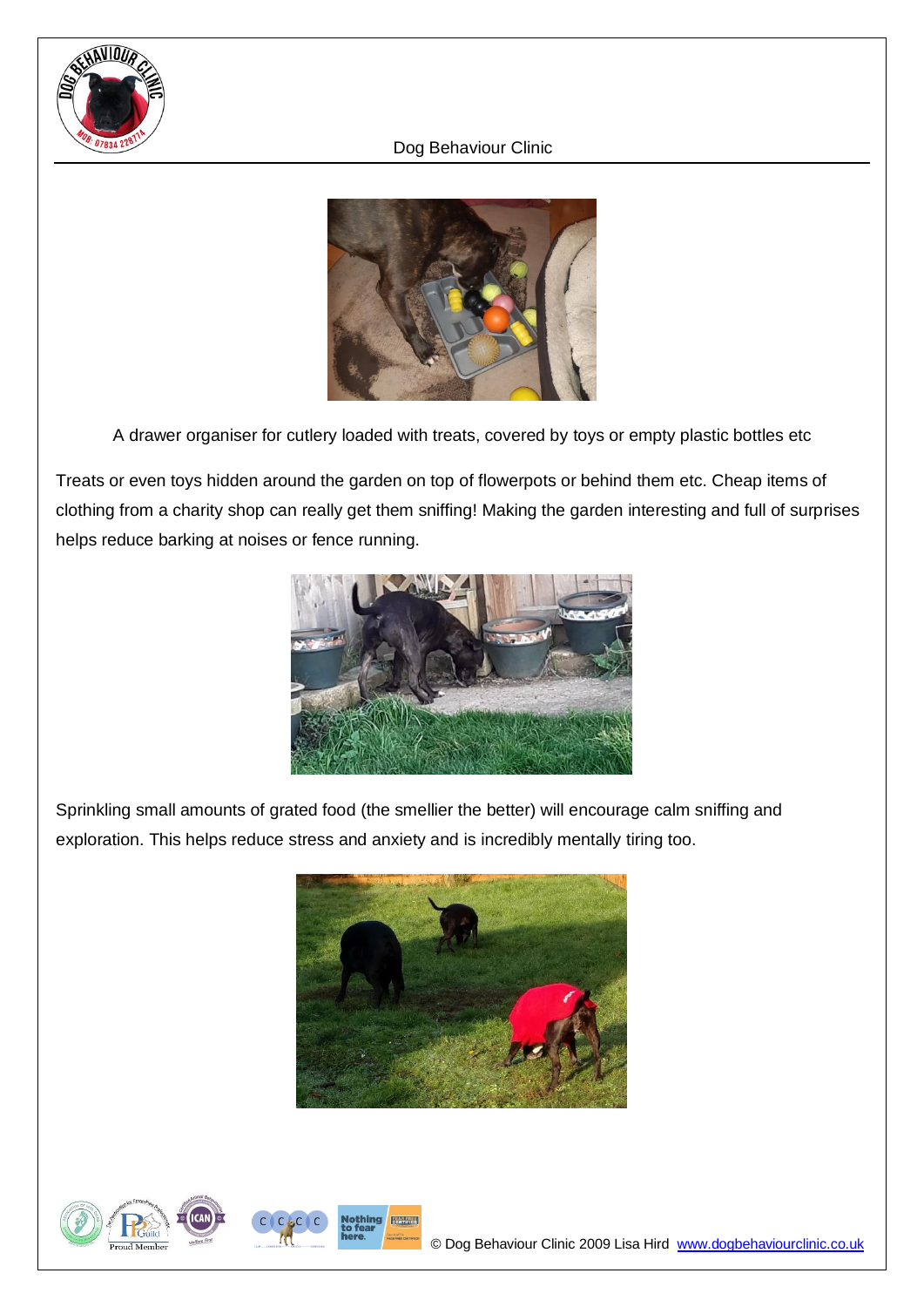



Cardboard boxes are fantastic and can be filled with toys or balls, with treats sprinkled in between them.



Alternatively, use an old paddling pool, child's plastic step or laundry basket filled with safe items such as plastic balls.



Licky mats provide a long-lasting toy with minimal food, useful for dogs who may be overweight.